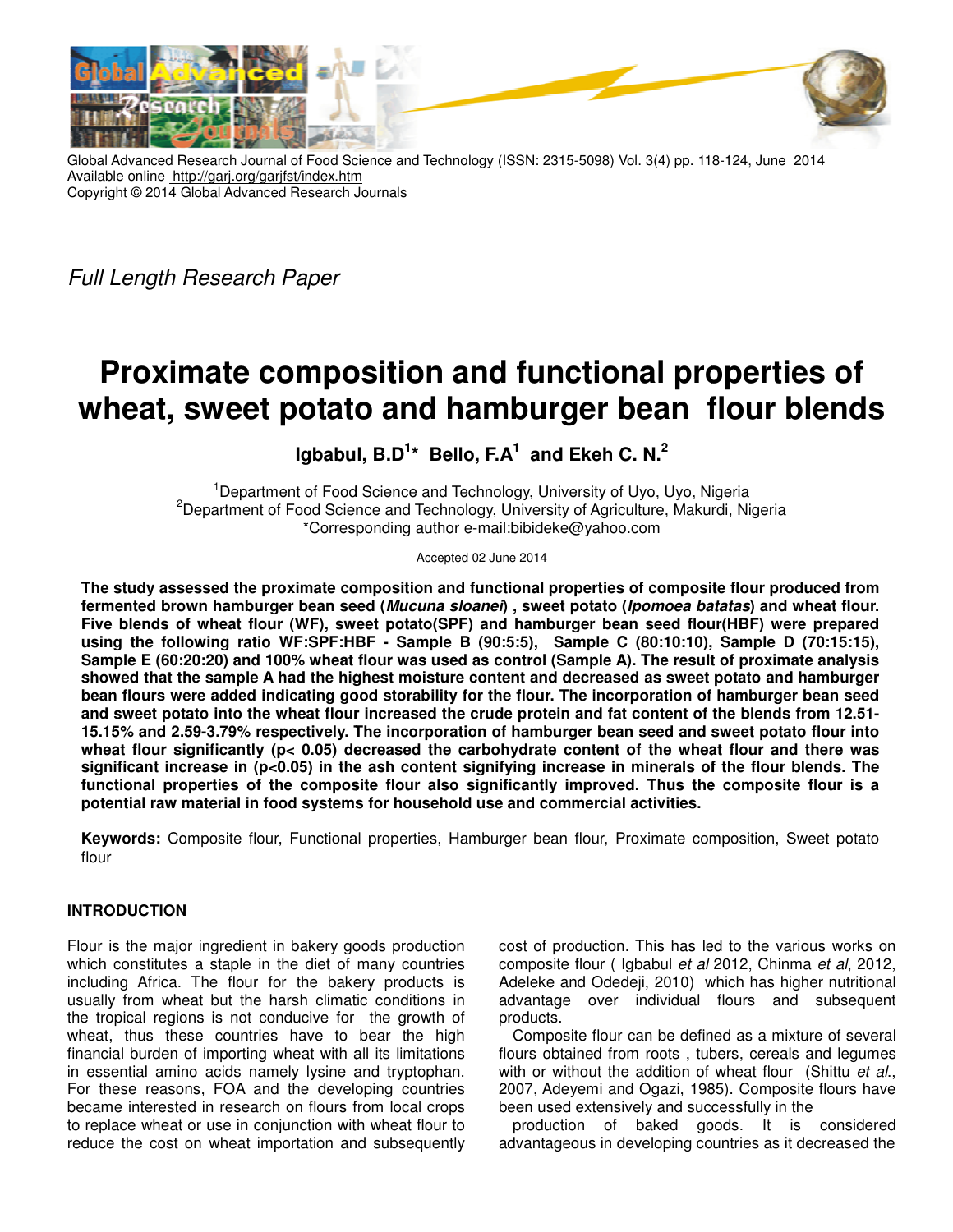| occu        |        |         |        |  |
|-------------|--------|---------|--------|--|
| Flour blend | WF (%) | SPF (%) | HBF(%) |  |
| A (control) | 100    |         | -      |  |
| B           | 90     |         |        |  |
| С           | 80     | 10      | 10     |  |
| D           | 70     | 15      | 15     |  |
| Е           | 60     | 20      | 20     |  |

**Table 1.** Formulation of composite flours of Wheat, Sweet potato and Hamburger bean seed

Key:  $WF =$  Wheat flour,  $SPF =$  Sweet potato flour,  $HBF =$  Hamburger bean flour.

importation of wheat flour and encouraged the use of locally grown crops as flour (Hugo et al., 2000). Composite flours are produced from roots and tubers such as yam, cassava, sweet potato, cocoyam among others in conjunction with legumes including cowpea, peas, chickpeas, lima beans, common beans and soybeans plus lesser known ones which have remained either unexplored or are underutilised (Arinathan et al., 2003) among which are pigeon peas (bambara groundnut (Voandzeia subterranean), hamburger bean seed (Mucuna sloanei) and pigeon peas (Cajanus cajan).

Hamburger bean seed (Mucuna sloanei) is naturally found in tropical and sub-tropical regions of the world. It is an underutilized legume in Africa that possess adequate protein, carbohydrate, fat and ash that is comparable to other common legumes ( Igbabul et al, 2012). It belongs to the family leguminosae, some other species of Mucuna includes Mucuna Urensi, Mucuna pruries, and Mucuna reracruz (Nkpa, 2004). It is also called horse eye bean, velvet bean and devil bean with other local names in respect to different tribes and ethnic groups. It is called 'ukpo' by the Ibos, 'yerepe' by the Yorubas and 'karasau' by the Hausas (Ayozie, 2010). Hamburger bean seeds contribute immensely to the human nutrition as it contains high content of protein especially when it is fermented (Igbabul et al., 2012). They are good source of phosphorus, but only fair in their supply of iron and calcium (Okaka et al., 2006). Flour from hamburger bean seed is traditionally used in most states in Nigeria including Imo, Anambra, Akwa Ibom, Benue and Ondo State as soup thickeners, emulsifiers as well as flavouring agents in traditional soups (Enwere, 1998). They are usually limited in the sulphur containing amino acids particularly methionine which are found in cereals such as wheat (Eggum & Beame, 1983), thus composite flour of wheat, sweet potato and hamburger bean would complement each other by providing the limiting amino acids to combat malnutrition and hunger.

The sweet potato (*Ipomoea batatas*) is an economic and healthful food crop containing beta-carotene and substantial amounts of ascorbic acid, niacin, riboflavin, thiamin and minerals (Woolfe,1992, Gopalan et al,1989). It has a large potential to be used as a food in developing countries with limited resources because of its short maturity time and ability to grow under diverse conditions

and on less fertile soil. Generally, the tubers are consumed in fresh form, cooked by roasting, frying or boiling and can also be used as a raw material for the feed industry ( Zuraida, 2003). Sweet potato can be processed into different products for value addition. The most promising ones are dried chips, starch and flour (Colins, 1989). Sweet potato flour can be a source of natural sweetener, dietary fibre and energy in bakery goods and beverages and add flavor and colour to many other processed products ( Woolfe, 1992) . Flours from starchy tubers such as potatoes are inadequate in proteins which can be obtained from blending with legume flours such as hamburger bean flour to enhance the necessary nutrients for nourishment (Boruch,1985, Afoakwa and Sefa-Dedeh 2001).

Blending of hamburger bean flour, sweet potato and wheat flour would provide nutrient rich flour blends for utilization in production of many food products for both children and adult, such as cakes, bread, doughnuts, porridge. This would combat hunger, protein-energy malnutrient and enhance use of underutilized indigenous crops in ensuring food security. The aim of this work is therefore to produce flour blends from wheat, sweet potato and hamburger bean and study the proximate composition and functional properties for possible utilization in production of value added products at the household and industrial level.

#### **MATERIALS AND METHODS**

#### **Source of raw materials**

Sweet potato (*Ipomoea batatas*) and hamburger bean seed (Mucuna sloanei) were bought from a local market in Markudi, Benue State, Nigeria. The wheat flour was a commercial baker's grade bought from North Bank market, Markudi, Benue State. All chemicals used in the analysis were of analytical grade.

#### **Preparation of raw materials**

Production of hamburger bean seed flour: The hamburger bean seed flour was prepared using the method of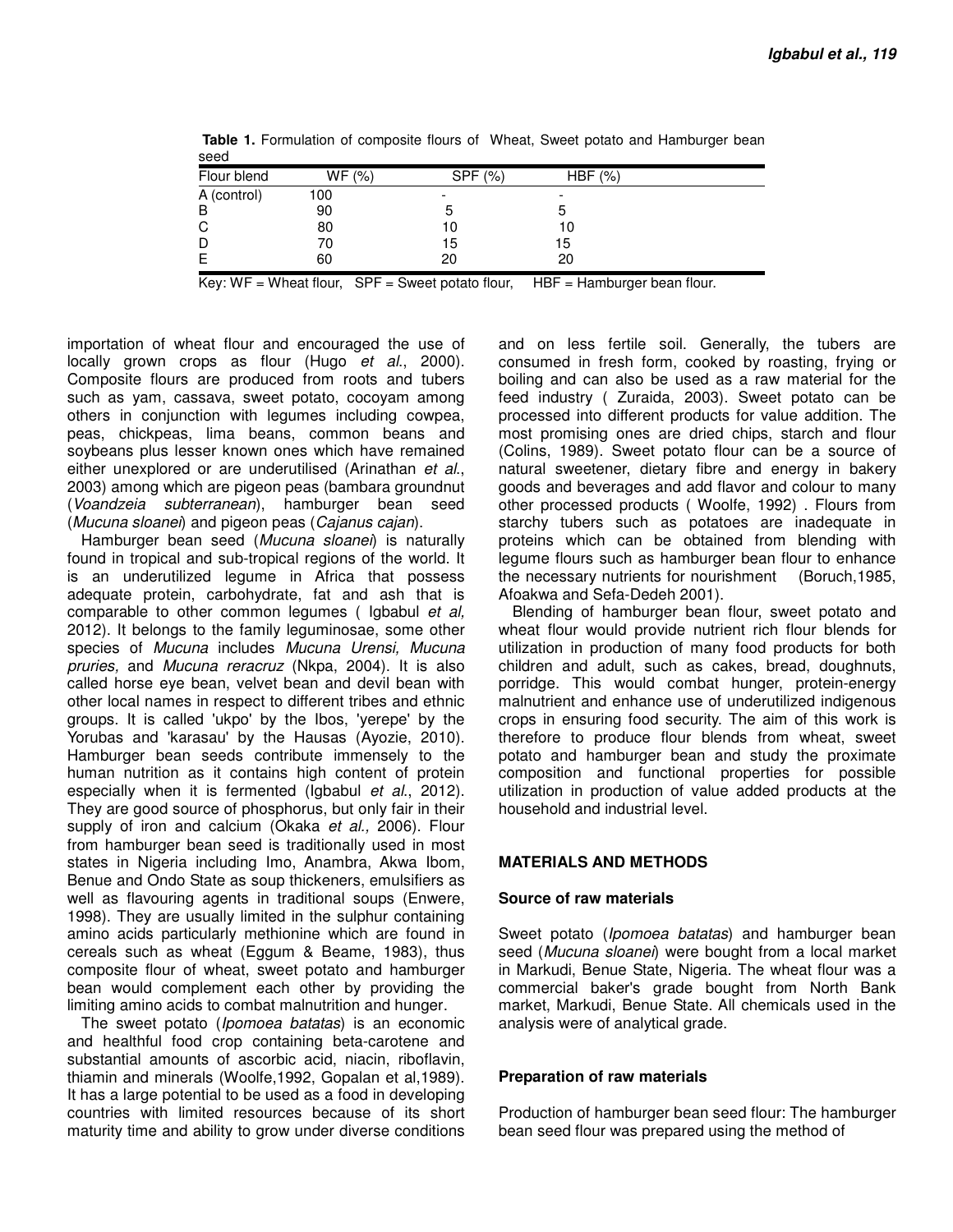| Parameter (%) |                    |                       |                       |                          |                       | <b>LSD</b> |
|---------------|--------------------|-----------------------|-----------------------|--------------------------|-----------------------|------------|
| Moisture      | $10.00^a \pm 0.00$ | $9.64^{\circ}$ ± 0.10 | $9.28^{\circ}$ ± 0.12 | $8.93^{\circ}$ ±0.10     | $8.57^{\circ}$ ± 0.12 | 0.38       |
| Ash           | $1.39^a \pm 0.10$  | $1.44^{\circ}$ ±0.12  | $1.48^{\circ}$ ±0.10  | $1.58^{\circ}$ ±0.12     | $1.57^{\circ}$ ±0.10  | 0.03       |
| Fibre         | $2.49^a \pm 0.10$  | $2.41^{ac} + 0.10$    | $2.33^{bd}$ ±0.12     | $2.24^{\circ}$ +0.12     | $2.16^{\circ}$ ±0.10  | 0.08       |
| Fat           | $2.19^a \pm 0.10$  | $2.59^{ac}$ ±0.10     | $2.99^{bd}$ ±0.12     | $3.39^{\text{ce}}$ ±0.10 | $3.79^{\circ}$ ±0.12  | 0.50       |
| Protein       | $12.05^a \pm 0.12$ | $12.51^a \pm 0.10$    | $13.60^{\circ}$ ±0.10 | $14.27^{\circ}$ ±0.10    | $15.15^{\circ}$ ±0.10 | 0.15       |
| <b>CHO</b>    | $71.83^a \pm 0.12$ | $71.35^a \pm 0.10$    | $70.26^{\circ}$ ±0.10 | $69.48^{\circ}$ ± 0.12   | $68.70^{\circ}$ ±0.10 | 0.50       |

**Table 2.** Proximate compositions of wheat, sweet potato and hamburger bean seed flour blends

Values are mean±Standard deviation of duplicate determinations. Means with the same superscripts within the same row are not (P>0.05) significantly different.

LSD: Least significant different, CHO = carbohydrate by difference

**Table 3.** Functional properties of wheat, sweet potato and Hamburger bean seed Flour Blends

| Parameter (%) |                       | B                     |                       |                           |                       | <b>LSD</b> |  |
|---------------|-----------------------|-----------------------|-----------------------|---------------------------|-----------------------|------------|--|
| pH            | $6.01^a \pm 0.12$     | $5.71^{\circ}$ ±0.10  | $5.67^{\circ}$ ±0.10  | $5.59^{\circ}$ ±0.10      | $5.45^{\circ}$ ±0.10  | 0.06       |  |
| <b>WAC</b>    | $2.44^a \pm 0.10$     | $2.55^b \pm 0.12$     | $2.66^{\circ}$ ±0.10  | $2.77^{\text{d}}\pm 0.10$ | $2.87^d \pm 0.10$     | 0.10       |  |
| BD(g/ml)      | $7.46^a \pm 0.10$     | $7.08^{\circ}$ ±0.12  | $6.71^{\circ}$ ±0.10  | $6.33^{\text{cd}}$ ±0.10  | $5.96^{\circ}$ ±0.10  | 0.19       |  |
| $SC(\%)$      | $7.08^a \pm 0.12$     | $7.50^{\circ}$ ±0.10  | $7.59^{\circ}$ ±0.10  | $7.99^{\circ}$ ±0.12      | $8.62^{\circ}$ ±0.12  | 0.11       |  |
| V(B.U)        | $71.50^a \pm 1.22$    | $67.00^a \pm 0.10$    | $60.00^{b}$ ±0.10     | $54.00^{\circ}$ ±1.22     | $46.05^{\circ}$ ±1.22 | 1.50       |  |
| $FC(\% )$     | $4.11^a \pm 0.10$     | $4.07^{ab}$ ±0.12     | $4.05^{\circ}$ ±0.12  | $4.00^{\circ}$ ±0.10      | $3.95^{\circ}$ ±1.22  | 0.04       |  |
| <b>FAC</b>    | $1.59^a \pm 0.10$     | $1.74^a \pm 0.10$     | $1.87^{\circ}$ ±0.10  | $2.01^b \pm 0.10$         | $2.14^{\circ}$ ± 0.12 | 0.13       |  |
| $EC(\% )$     | $14.67^{\circ}$ ±0.10 | $16.09^{\circ}$ ±0.10 | $17.51^{\circ}$ ±0.10 | $18.93^a \pm 0.12$        | $20.34^a \pm 0.10$    | 0.72       |  |

Values are mean±Standard deviation of duplicate determinations. Means with the same superscripts within the same row are not (P>0.05) significantly different.

LSD: Least significant different.

Key: WAC = Water absorption capacity,  $BD = Bulk$  density,  $SC = S$  welling capacity,  $V = V$  iscosity,  $FC = F$ oaming capacity,  $FAC = Fat$  absorption capacity,  $EC =$  Emulsion capacity.

Onyemelukwe and Enwere (1992) as modified by Igbabul et al, (2012). The brown hamburger bean seeds were sorted to remove extraneous materials. Sorted seeds were cracked using a hammer, fermented for 72 hr and dried in the oven (60°C) and grinded into flour in the laboratory using disc attrition mill and sieved to a particle size of 100µm to obtain hamburger bean seed flour.

#### **Production of sweet potato flour**

Sweet potato flour was prepared as described by Singh et al, (2008). Sweet potatoes were sorted, peeled, washed and cut into thin slices manually. The slices were directly immersed in solution containing KMS (1%) for 30 min. Drying of sweet potato slices was done by spreading on a tray covered with aluminum foil and oven dried at 60°C for 24 hr to moisture content 7-8%. The dried slices were milled after cooling using a disc attrition mill and sieved to a particle size of 100µm to obtain sweet potato flour.

#### **Formulation of composite flours**

Composite flours consisting of different proportions of wheat, sweet potato and hamburger bean flour were prepared as shown in Table 1, 100% wheat flour served as the control. The flours were weighed and mixed together using a digital weighing balance and a blender ( Philips, HR 1702).

#### **Determination of proximate composition**

#### **Protein Content**

The protein content was determined using a micro-Kjedhal method (AOAC,2005) which involves wet digestion, distillation, and titration. The protein content was determined by weighing 3 g of sample into a boiling tube that contained 25 ml concentrated sulfuric acid and one catalyst tablet containing 5 g  $K_2SO_4$ , 0.15 g  $CuSO_4$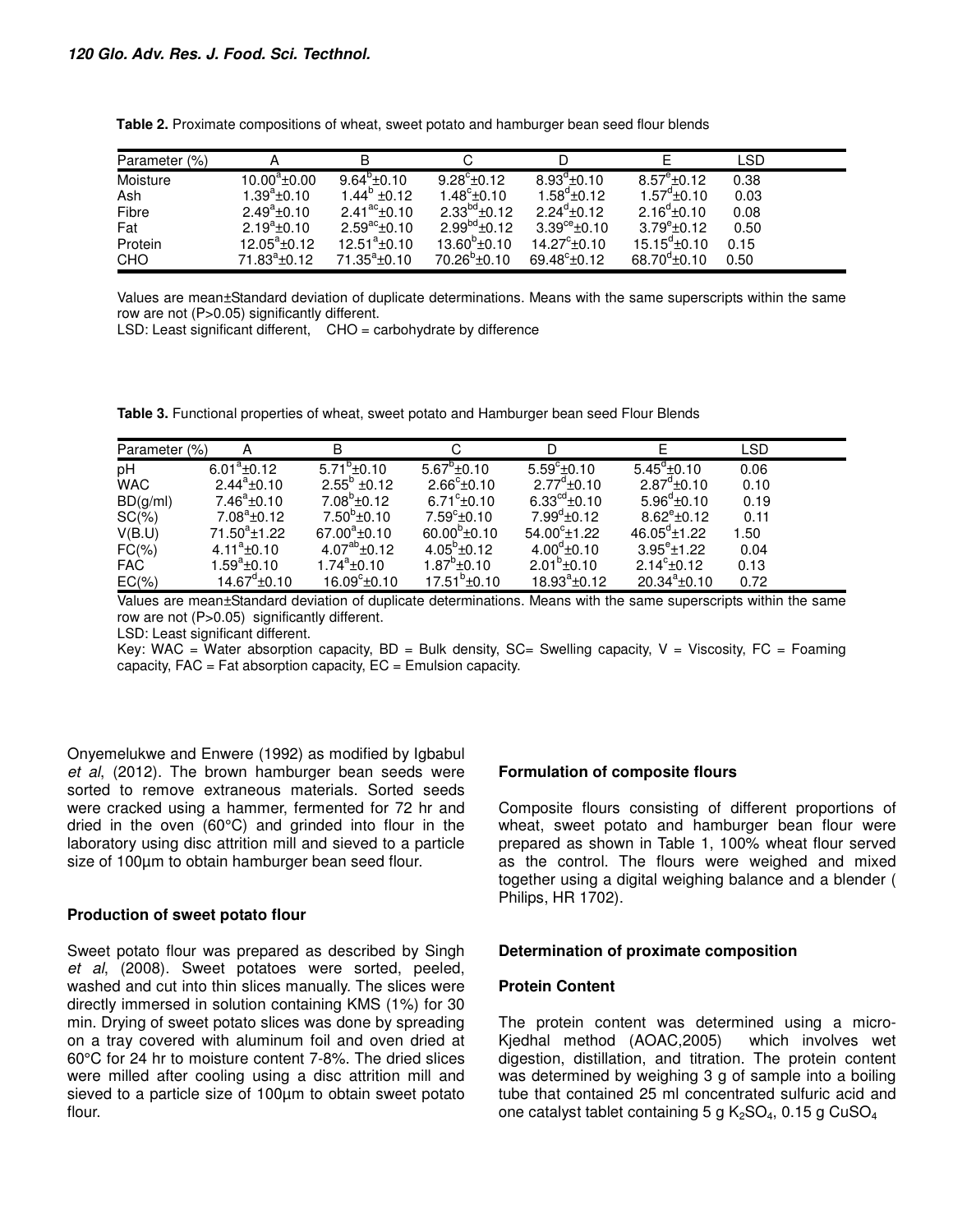and  $0.15$  g TiO<sub>2</sub>. Tubes were heated at low temperature for digestion to occur. The digest was diluted with 100 ml distilled water, 10 ml of 40% NaOH, and 5 ml  $Na<sub>2</sub>S<sub>2</sub>O<sub>3</sub>$ , anti-bumping agent was added, and then the sample was diluted with 10 ml of boric acid. The  $NH<sub>4</sub>$  content in the distillate was determined by titrating with 0.1 N standard HCl using a 25 ml burette. A blank was prepared without the sample. The protein value obtained was multiplied by a conversion factor, and the result was expressed as the amount of crude protein.

% crude protein = Actual titre value  $-$  Titre of the blank x 0.1N HCl x 0.014 x conversion factor x 100/ weight of the sample.

### **Fat Content**

Fat content was determined using the method of (AOAC, 2005). About 10 g of sample wrapped in a filter paper was weighed using a chemical balance. It was then placed in an extraction thimble that was previously cleaned, dried in an oven, and cooled in the desiccator before weighing. Then, about 25 ml of petroleum ether solvent was measured into the flask and the fat content was extracted. After extraction, the solvent was evaporated by drying in the oven. The flask and its contents were cooled in a desiccator and weighed.

The percentage fat content was calculated as follows:

Percentage of Total fat content =  $\frac{weight of fat extracted}{weight of food sample}$  x 100

#### **Crude Fibre**

Crude fibre was determined using the method of (AOAC, 2005). About 5 g of each sample was weighed into a 500 ml Erlenmeyer flask and 100 ml of TCA digestion reagent was added. It was then brought to boiling and refluxed for exactly 40 minutes counting from the start of boiling. The flask was removed from the heater, cooled a little then filtered through a 15.0 cm no. 4 Whatman paper. The residue was washed with hot water stirred once with a spatula and transferred to a porcelain dish. The sample was dried overnight at 105°C. After drying, it was transferred to a desiccators and weighed as  $W_1$ . It was then burnt in a muffle furnace at 500°C for 6 hours, allowed to cool, and reweighed as  $W_2$ .

Percentage crude fibre =  $\frac{\overline{W}_4 - \overline{W}_2}{W_0}$  x 100

 $W_1$ =weight of crucible+fibre+ash  $W_2$ =weight of crucible+ash

 $W_0$ =Dry weight of food sample

#### **Ash Content**

Ash content was determined using the method of (AOAC,

2005). About 5 g of each sample was weighed into crucibles in duplicate, and then the sample was incinerated in a muffle furnace at 550°C until a light grey ash was observed and a constant weight obtained. The sample was cooled in the desiccators to avoid absorption of moisture and weighed to obtain ash content.

#### **Moisture Content**

Moisture content was determined using Association of Official Analytical Chemist (AOAC, 2005). About 5 g of sample was weighed into Petri dish of known weight. It was then dried in the oven at 105  $\pm$  1°C for 4 hours. The samples were cooled in a desiccators and weighed. The moisture content was calculated as follows:

Percentage moisture content  $=\frac{1}{2}$  content  $=\frac{1}{2}$  content  $=\frac{1}{2}$  content **Initial weight of food before drying** x 100

#### **Total Carbohydrate Content**

Carbohydrate content was determined by difference using the method of Egounlety and Awoh (1990), by subtracting the total sum of the percentage of fat, moisture, ash, crude fibre, and protein content from hundred (100).

#### **Determination of functional properties**

#### **Water and oil absorption capacities**

The water and oil absorption capacities were carried out according to the method described by Sosulski et al (1976). Ten ml distilled water or oil was mixed with I g of the flour sample, the mixture was allowed to rest at 30  $\pm$ 2 <sup>o</sup>C for 30min and then centrifuged at 200g for 30 min and finally the water and oil absorption capacities of the flour were expressed as grams of water or oil absorbed by I g of the flour sample.

#### **Swelling Capacity (SC)**

Swelling capacity was determined according to the method given by Robertson et al (2000). About 100 mg of the sample was mixed with 10 mL of distilled water in a calibrated cylinder at room temperature. After equilibration for18 hr, the bulk volume was recorded and swelling capacity expressed as volume occupied by sample per gram of original sample dry weight.

Swelling capacity  $% =$  change in volume of sample/ original weight of sample.

#### **Foaming capacity (FC)**

This was determined by the method described by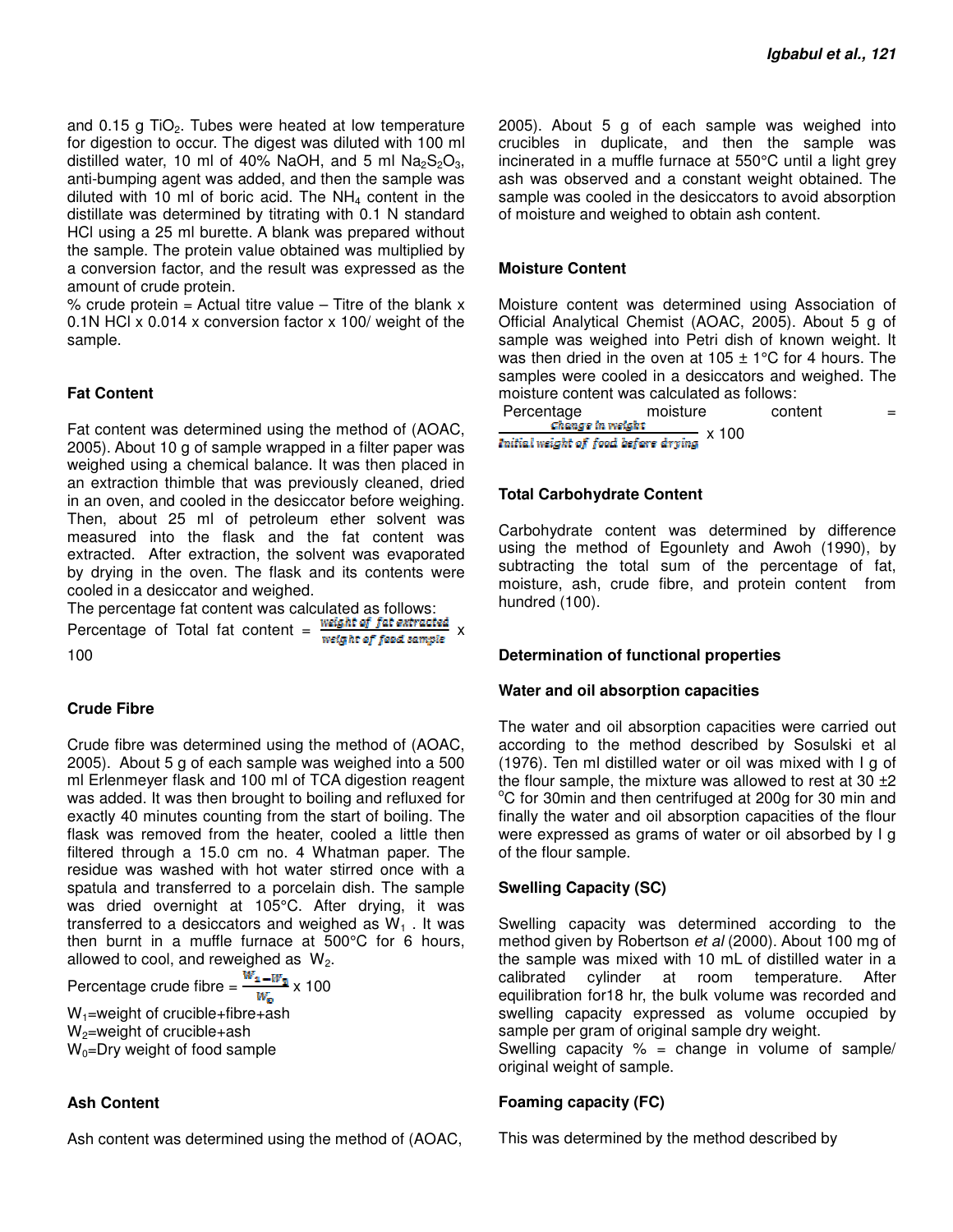Coffman and Garcia (1977). About 2 g of sample was blended with 100 ml distilled water in a Kenwood blender. The suspension was whipped in an ace homogenizer (NSEIAM-6) at 1600rpm for 5 minutes. The mixture was poured into a 250ml graduated cylinder and the volume was recorded after 30 seconds. The foaming capacity was expressed as percentage increase in volume using the formula:

Foam capacity(%) = X 100 volume before whipping

#### **Bulk density**

This was determined using the method described by Onwuka (2005). About 2.5 g of sample was filled in a 10 ml graduated cylinder and its bottom tapped on the laboratory bench until there was no decrease in volume of the sample. The volume was recorded.<br>  $\frac{weight of sample(g)}{1}$ 

Bulk density =  $volume$  of  $sample(mL)$ 

### **Viscosity**

This was determined using the Bradender amylograph as reported by Adeleke and Odedeji (2010). The procedure involved dispensing 200 g suspension of 10% (w/v) preparation of each sample into the equipment and monitoring the viscosity of the slurry as the temperature increases.

#### **Emulsion capacity**

This was determined by the method described by Onwuka (2005). Two grams of the flour sample was blended with 25 mL of distilled water at room temperature for 30 sec in a kenwood blender (BL 330 series). After complete dispersion, 25ml of vegetable oil was gradually added and blending continued for another 30 sec. Then 15 mL of the flour sample was transferred into a centrifuge at 1600 rmp for 5 min, then the volume of oil separated from the sample after centrifuge was read directly from the table.

Emulsion capacity is expressed as the amount of oil emulsified and held per gram of oil emulsified and held per gram of sample.

Emulsion capacity =  $X/Y$  x 100

Where  $X =$  height of emulsified layer

Y= height of whole solution in the centrifuge tube

#### **pH Measurement**

The pH of the sample was measured with a pH meter as described by Onwuka (2005) .About 10% W/V

suspension of the sample was prepared in distilled water and mixed thoroughly in a kenwood blender (BL 330 series), then the pH was taken after standardizing with buffer solutions of pH 4.0 and 7.0.

## **Statistical analysis**

The data were subjected to analysis of variance (ANOVA) as described by (SAS, 1999). The means were then separated with the use of Duncan's multiple range test, compared by Least Significant Difference (LSD) with mean square error at 5% probability using the statistical package for the social sciences, SPSS 19.0 software.

### **RESULTS AND DISCUSSION**

Table 2 shows the results of the proximate composition of wheat, sweet potato and hamburger bean seed flour blends. The flour blends showed significant increase (p <0.05) in protein ranging from 12.05- 15.15%, with increase in hamburger bean flour. The result showed no significant difference in protein content at 5% substitution of sweet potato and hamburger bean flour. Similar results were reported by (Okoye et al, 2010 and Yusufu et al, 2013)The carbohydrate content on the other hand showed significant decrease with increase in hamburger bean flour with a range of 71.83-68.70%. This trend in increase in protein content and decrease in carbohydrate content with increasing hamburger bean flour is expected since hamburger bean flour is rich in proteins and fats, (Igbabul et al., 2012).

The fat content ranged from 2.19-3.79% and increased significantly with increase in hamburger bean flour substitution. This implies that foods prepared using this composite flour would be energy dense foods suitable for people such as sportsmen that require lot of energy to work.

The crude fibre ranged from 2.49-2.16% in decreasing order. The decrease was significant at 5-15% level of substitution after which there was no significant decrease. The value at 20% substitution was however lower than the 15% level.

The moisture content of the flour blends decreased significantly from 10.00-8.57% with the control sample having the highest moisture content of 10%. The low values of moisture content in this study would enhance the storability and keeping quality of the products.

There was significant increase  $(p<0.05)$  in ash content of the flour blends with a range of 1.39-1.57% with increase in potato flour and hamburger bean flour substitution. Ash content is indicative of the amount of minerals in any food sample. The increase in ash is indicative of high mineral content of potato and hamburger bean flour.

The result of functional properties of wheat, sweet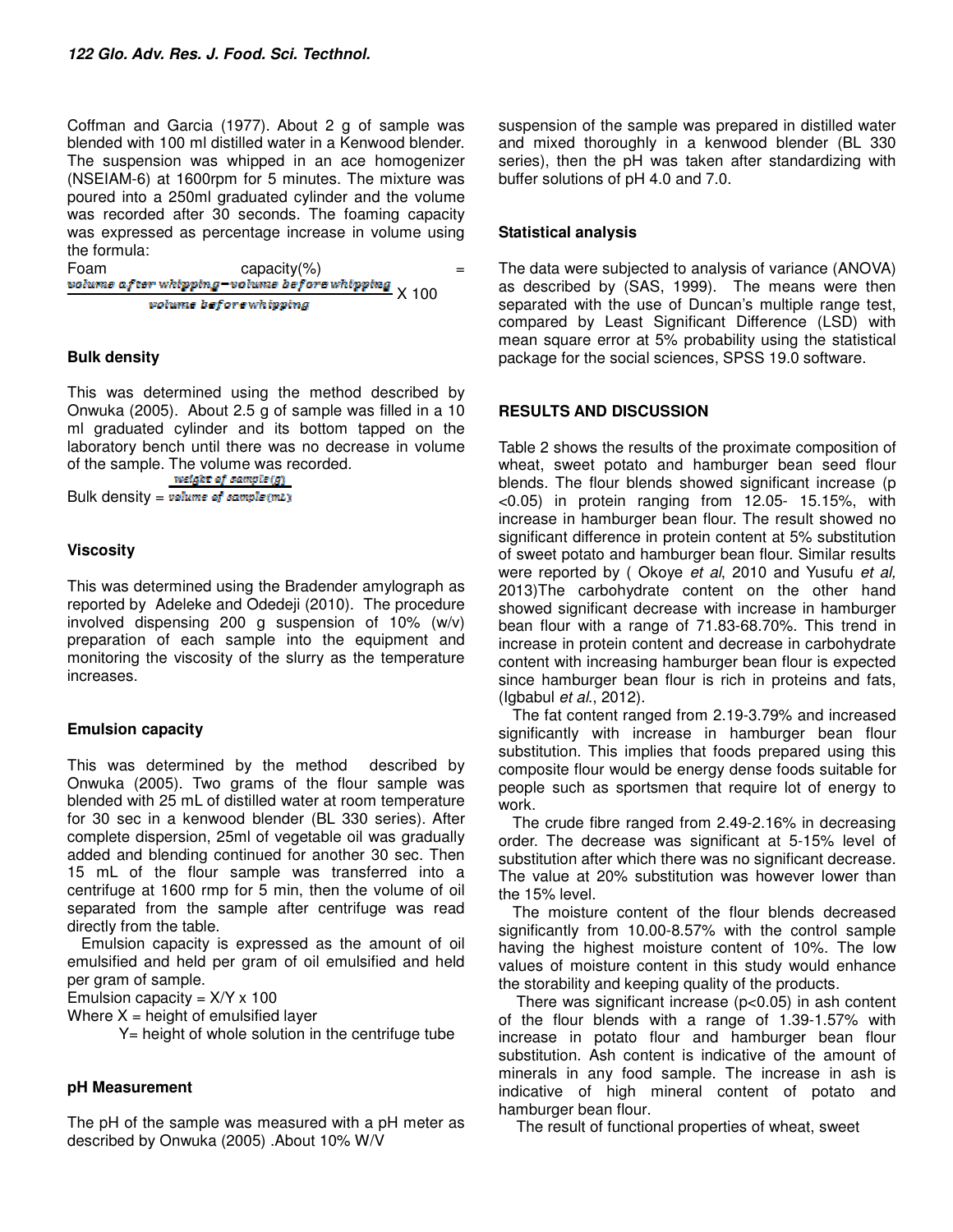potato and hamburger bean seed flour blends are as presented in Table 3. The functional properties determine the application and use of food material for various food products.

The pH of flour samples decreased significantly (p<0.05) from 6.01- 5.45 with the control sample having the highest value. The decrease in pH values could be as a result of addition of fermented hamburger bean flour resulting in increased acidity. Acidic products are more shelf stable than their non acidic counterpart (Ihekoronye and Ngoddy, 1985). The increase in acidity is of great significance as it was reported to reduce the incidence of diarrhea in infants consuming fermented maize porridge (Mensah et al., 1990).

The water absorption capacity increased significantly with increase in sweet potato and hamburger bean flour substitution. The values ranged from 2.44-2.87g/mL with the control sample having the least value. These values were higher when compared to that of Adeleke and Odedeji (2010), this could be attributed to the addition of sweet potato and hamburger bean seed flour to the blend. The lower water absorption capacity of the wheat flour could be attributed to the presence of lower amount of hydrophilic constituents in wheat (Akubor and Badifu, 2001).

The oil absorption capacity increased significantly from 1.59-2.14%. The control sample of 100% wheat flour recorded the least value .The oil absorption capacity (OAC) of flour is important as it improves the mouth feel and retains the flavour. The higher OAC suggested the presence of apolar amino acids in the flour blends from the addition of hamburger bean flour.

Protein concentration and their conformational properties in foods also influence oil absorption.(Ahmad and Prakash, 2006, Ige et al 1984). The composite flour of wheat, hamburger bean flour and potato could be useful as functional ingredient in foods such as whipped toppings, sausages and sponge cakes.

The bulk density decreased significantly with increase in the potato and hamburger bean flour substitution levels. The values for the samples ranged between 7.46- 5.96g/ml. Bulk density is generally affected by the particle size and density of the flour and it is very important in determining the packaging requirement, material handling and application in wet processing in food industry (Karuna et al., 1996). The values in this study are higher than those reported by Ijarotimi and Aroge, 2005 on composite flour of breadfruit and soybean but also lower than those reported by Tiwari et al, 2008 in their study on pigeon pea flours.The lower the bulk density, the higher the amount of flour particles that can bind together leading to higher energy values.(Onimawo and Egbekun, 1998).

Swelling capacity is an indication of the water absorption index of the granules during heating (Loos et al., 1981). The swelling capacity increased significantly with increase in sweet potato and hamburger bean flour

substitution ranging from 8.62-7.50%. The swelling capacity of flours depends on size of particles, types of variety and types of processing methods or unit operations.

Addition of sweet potato and hamburger bean flour to the wheat flour increased the hydrophilic groups in the flour leading to increased water absorption. Thus, the flour would be useful in food systems that need water in preparation such as bakery foods.

There was significant decrease in viscosity values of the flour samples in the range of 71.5-46.05 B.U. This might be due to the higher gluten content in wheat flour.

Emulsion capacity showed significant increase with increase in sweet potato and hamburger bean flour. The control sample had the lowest value of 14.67% while sample E had the highest value of 20.34%. The emulsion capacity reflects the ability of the sample to rapidly adsorb at the water-oil inter phase during the formation of emulsion, thereby preventing flocculation and coalescence (Subago, 2006). The values recorded are lower than 48.93% reported by (Shad *et al*, 2011) for lotus flour.

Foaming capacity of the flours decreased significantly with increase in sweet potato and hamburger bean flour. The values ranged from 4.11-3.95%. The foamability of the flour depends on the presence of the flexible protein molecules which may decrease the surface tension of water (Sathe et al., 1982)

#### **CONCLUSION**

Supplementation of wheat flour with sweet potato and hamburger bean seed produced composite flour with higher nutritional value as evidenced in increased ash content signifying increased micronutrients and protein content. The functional properties of the flour blends were also greatly improved. The flour blend is therefore a potential raw material in food production at household levels and for industrial purposes to combat hunger and provision of nutritious foods to fight malnutrition problems on African content and developing countries.

#### **REFERENCES**

- Adeleke RO, Odedeji JO (2010). Functional properties of wheat and sweet potato flour blends. Pak. J of Nutr. 9(6):535-538.
- Adeyemi SAO, Ogazi PO (1985). The place of plantain in composite flour. Commerce Industry, Lagos state, Nigeria, WHO Rep Seri 1973 No 522 WHO Geneva.
- Afoakwa EO, Sefa-Dedeh S (2001). Chemical, compositional and quality changes occurring in Dioscorea dumetorum pax tubers after harvest. Food Chem. 75,85-91
- Ahmadzadeh G J. Prakash(2006) Effects of Germination and Dehulling on Functional Properties of Legume FI- ours," Journal of Science of Food and Agriculture, Vol. 86, No. 8, pp. 1189-1195. Food and Agriculture, Vol. 86, No. 8, doi:10.1002/jsfa.2460
- Badifu GIO, Akubor PI (2001). Influence of pH and sodium chloride on selected functional and physical properties of African breadfruit (Treculia africana Decne) kernel flour. Plant Foods for Human